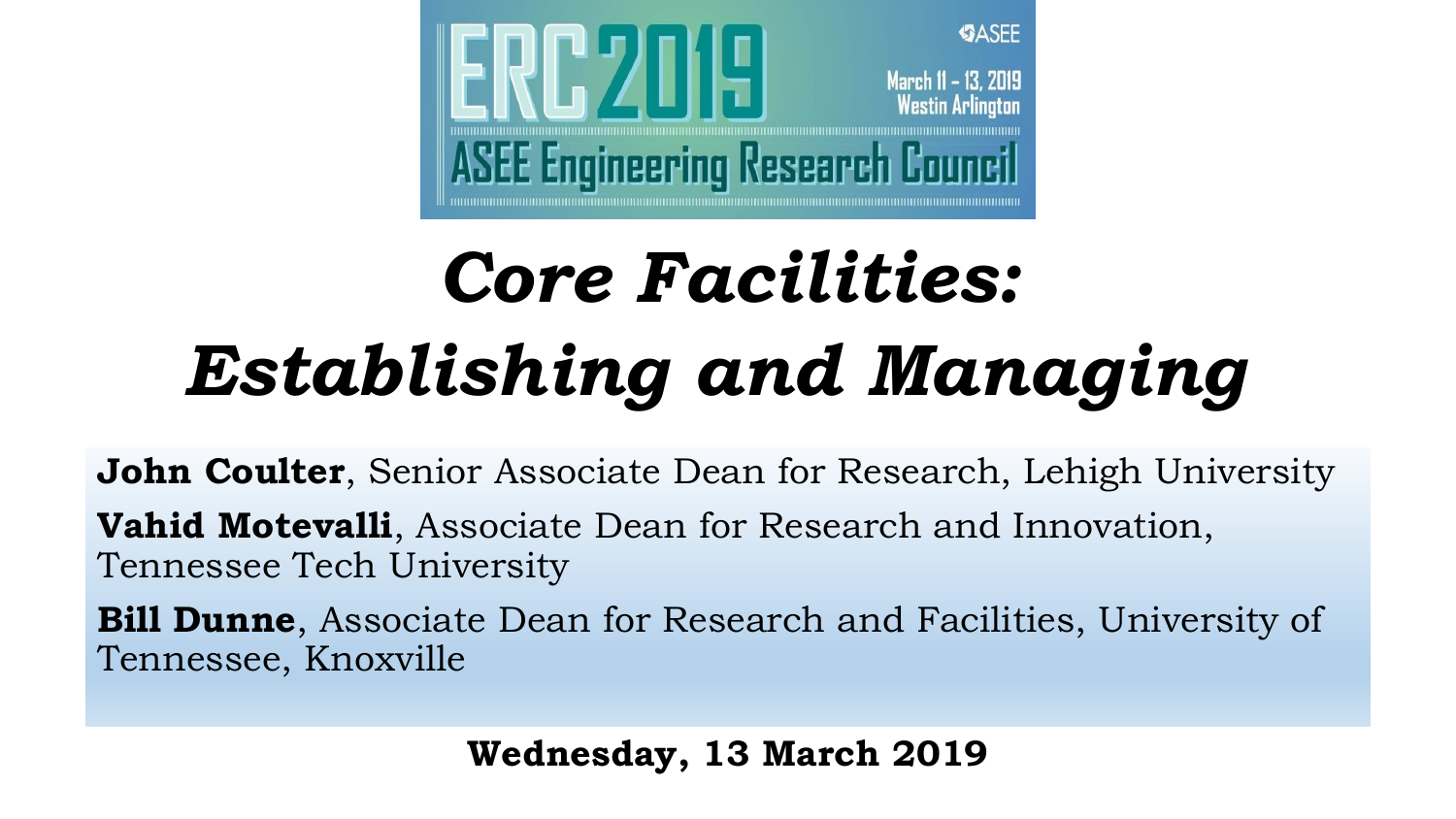# **Session Objective and Description**

### **Objective**

• Examine the challenges, opportunities and advantages of establishing and managing core research facilities.

#### **Description**

- Each panelist will address the first two key questions
- Next, we will ask each table to address some key questions. One attendee per table will be asked to capture the discussions.
- The information from each table will be compiled into a single document and posted on the conference web site.
- Each table will be asked to present one primary outcome from their discussion.

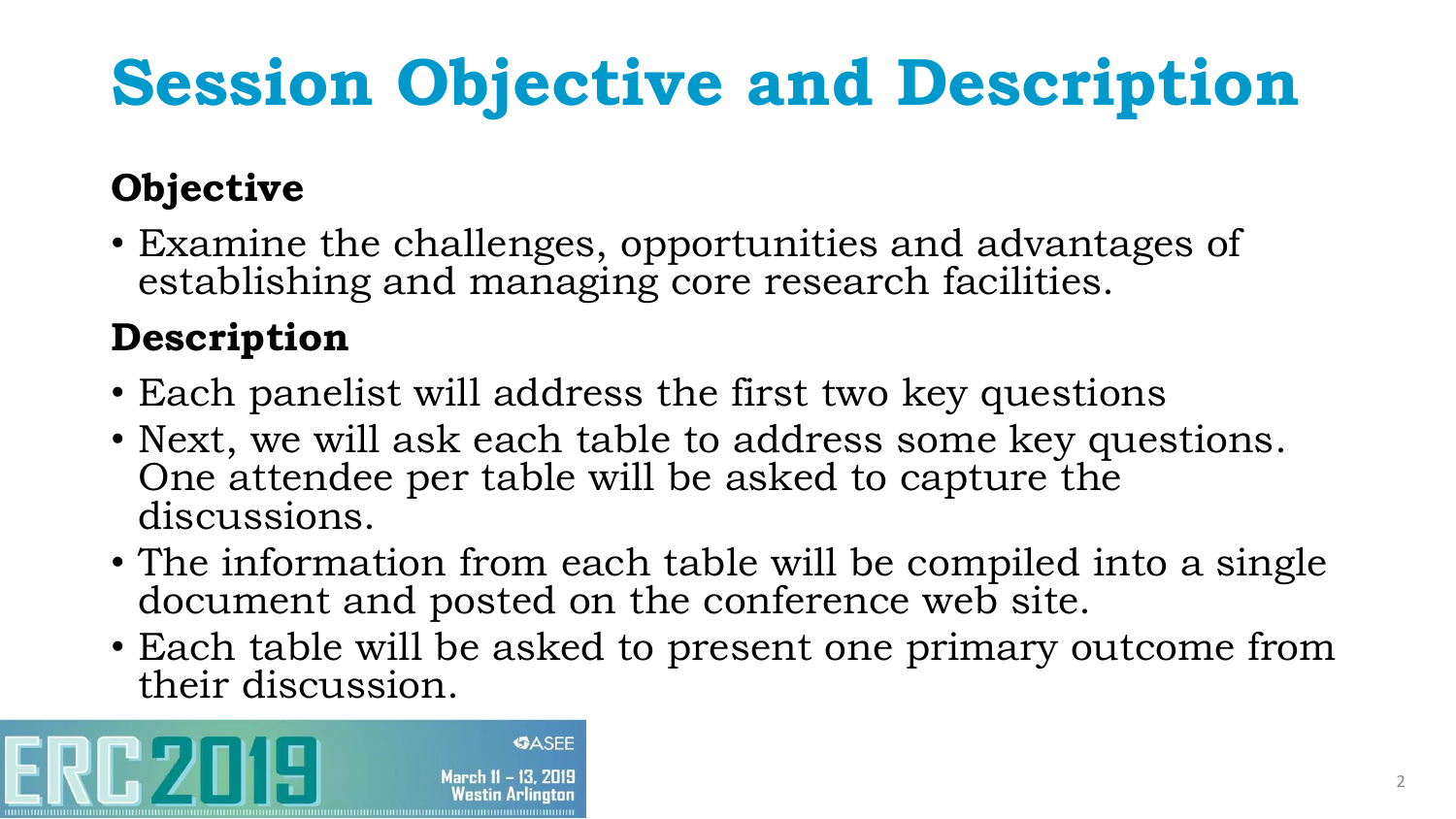### **Key Issues Being Addressed in this Session**

- 1. What is a core facility and what goes in it? Definition, scope and range.
- 2. Management and operation model/structure of core facilities (performance metrics).
- 3. Financial model.
- 4. Maintenance and enhancement.
- 5. How do core facilities relate to faculty start-up packages, equipment grants and externally funded projects with matching requirements?
- 6. What incentives are needed to encourage faculty to develop, contribute to and participate in a core facility?

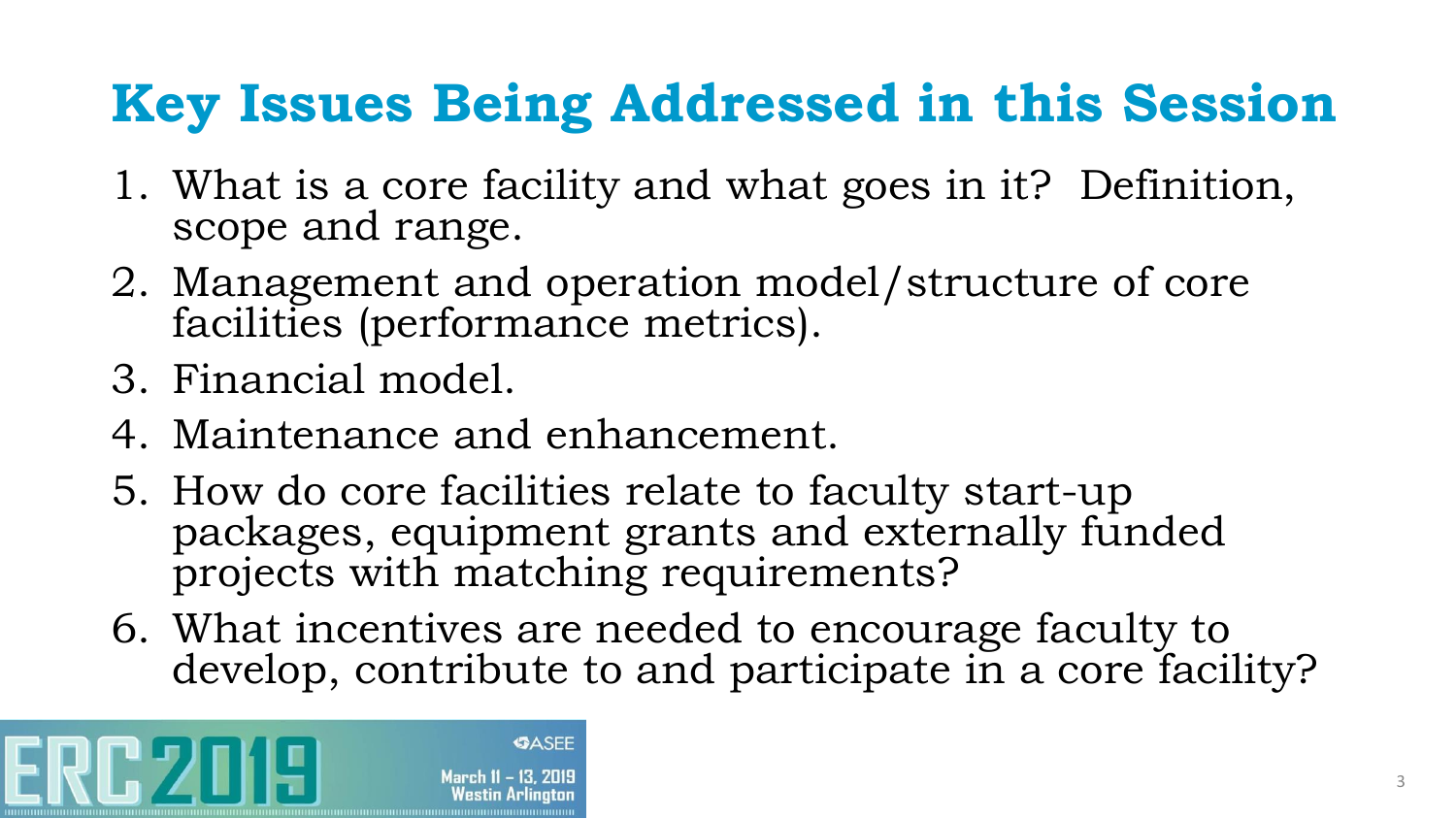## **Bill (U. Tennessee Knoxville viewpoint)**

- Can we create a facility housing a type or suite of expensive equipment that has a sufficient user base (inside/outside) to justify its existence at UTK?
- What is the financial model (Revenues: User fee structure, strength of role of outsider users in usage, contribution of central/center/college funds?) (Costs: Tech support, supplies, maintenance, replacement?)?
- If we can check these two boxes, we have a core-facilities expert in Office of Research connected to Finance Admin to help establish (actually involved in creating answers to two questions, as well).

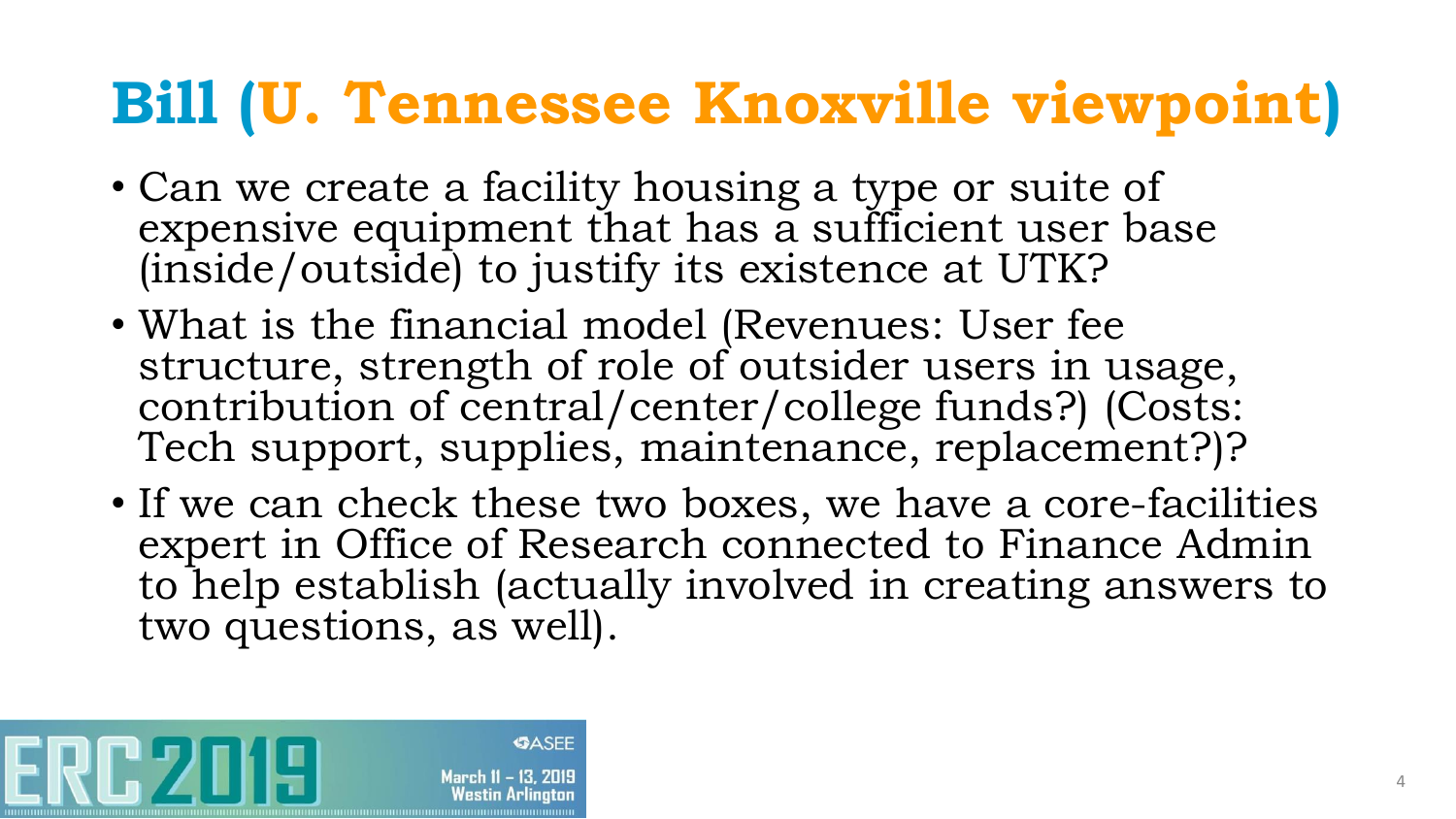# **John (Lehigh University viewpoint)**

- A core facility contains a collection of related equipment (much of which is rather expensive) that enables and supports the research efforts of a sizable number of faculty members at the University.
	- Materials Characterization (Microscopy and Surface Science)
	- Nanofabrication and Clean Rooms
	- Health Research Hub
	- Large Structural Testing Facility
	- Machine Shops and Manufacturing (including Additive facilities)
	- High Performance Computing Facility
- All major equipment that the College/University helps to purchase and/or maintain almost always ends up in a core facility. This applies to start-up packages but exceptions in cases of customized equipment do occasionally occur.
- Each core facility is lead by a faculty director assisted by a faculty advisory council.
- Budgets are developed, reviewed, and approved annually before any College or University subsidy support is provided.

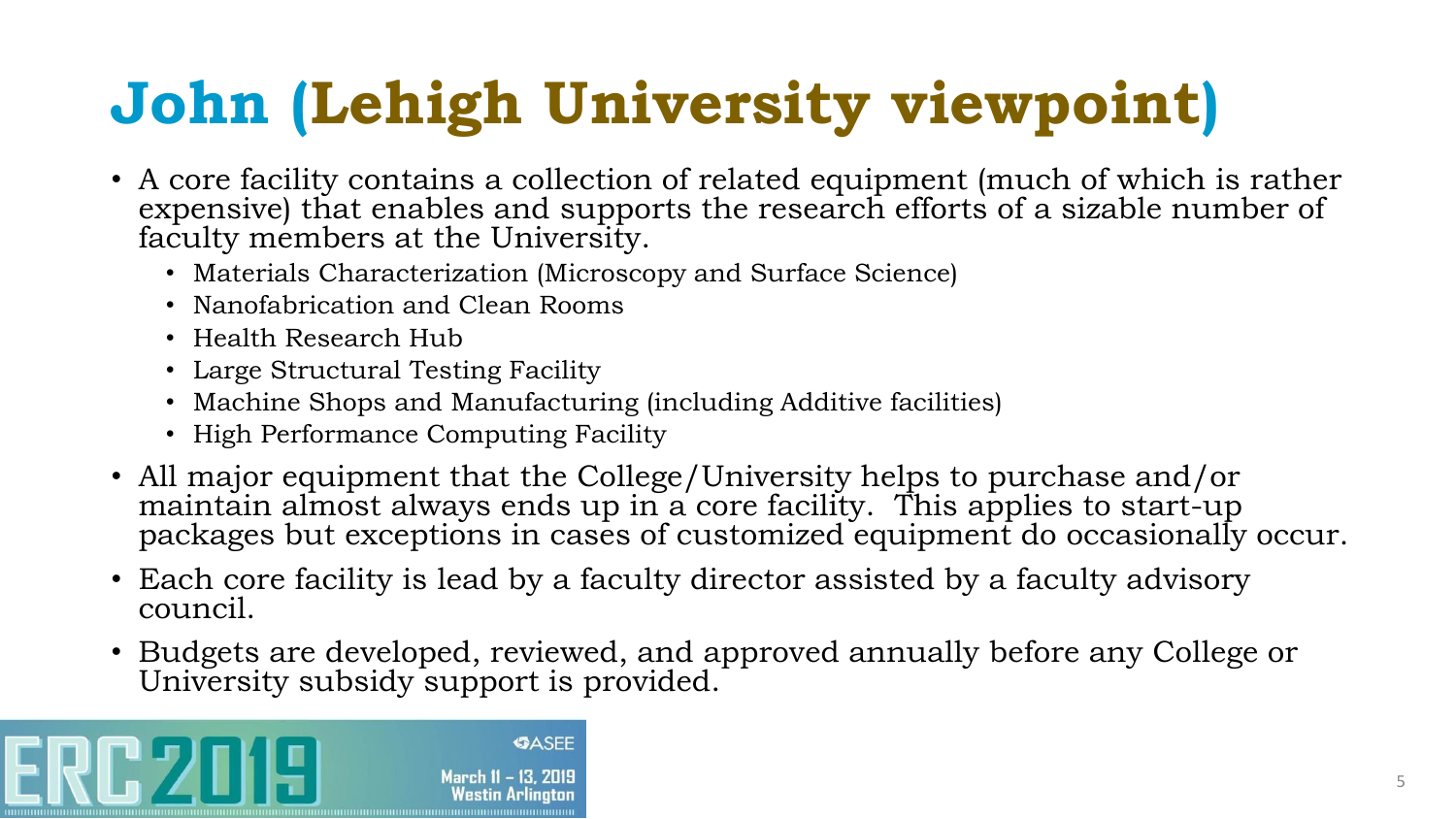# **John (Core Facility Issues)**

- Setting up charging models (internal and external) that balance the tension between user activity level and revenue generation. These also have to consider per use versus temporal access approaches.
- Over customized equipment that limits the potential for a broad user base.
- Prioritization of equipment enhancement, maintenance, repair and retirement activities.
- Development and growth of the external user base.
- Agreements and contracts.

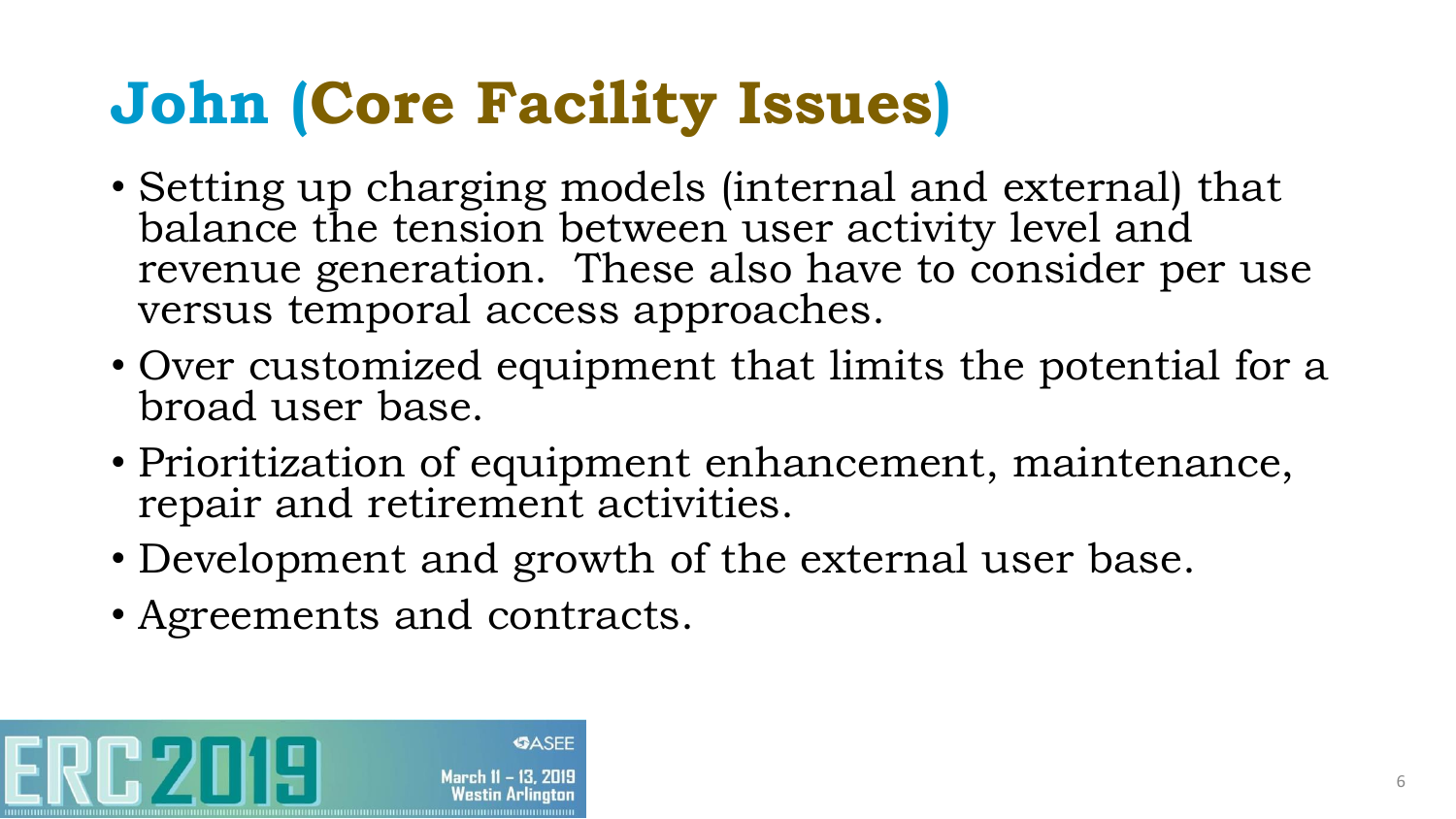## **Vahid (TN Tech – small college perspective)**

- Standing up a core lab needs a "significant" amount of funding, and perseverance.
- Existing Core Lab Facility is supported by Statesupported Centers of Excellence – *examples:*
	- Material Science Lab
		- Electron Microscopy
		- X-Ray Microanalysis
		- Metallography
	- Smart Grid Lab
		- Scale Power Grid Testbed
		- Power grid simulation and micro grid integration

**GASEE** 

March 11 - 13, 2019 Nestin Arlington

• Currently developing a Core Lab Facility at the College level to provide space and specialized shared equipment.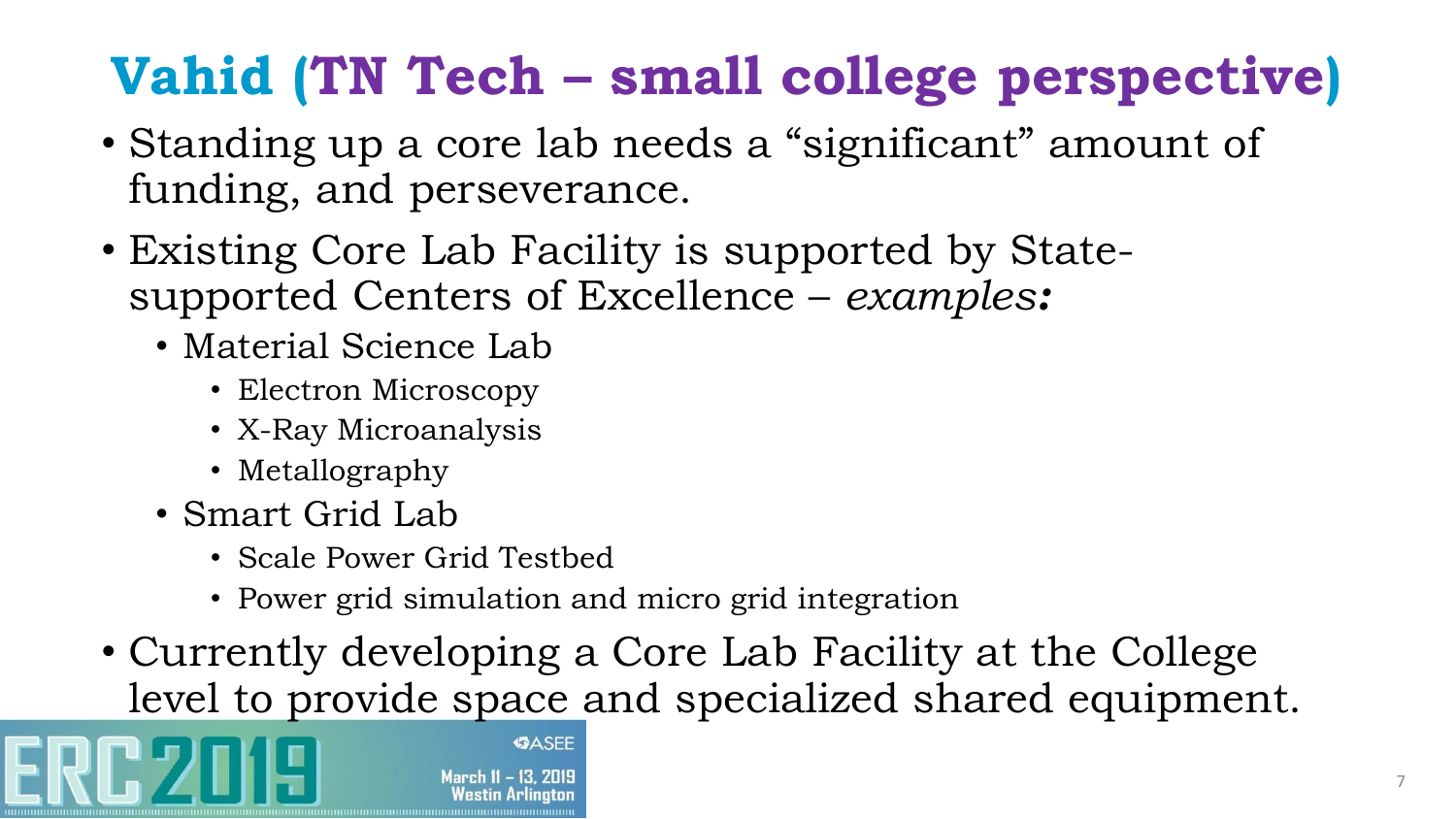### **Vahid (TN Tech – small college perspective)**

#### Challenges

- Prioritization of demands on the core lab. use
- Replacement of aging equipment is the greatest challenge
- Expensive maintenance contracts
- Supporting industry needs testing services
- No start-up contributions at the moment
- IT support